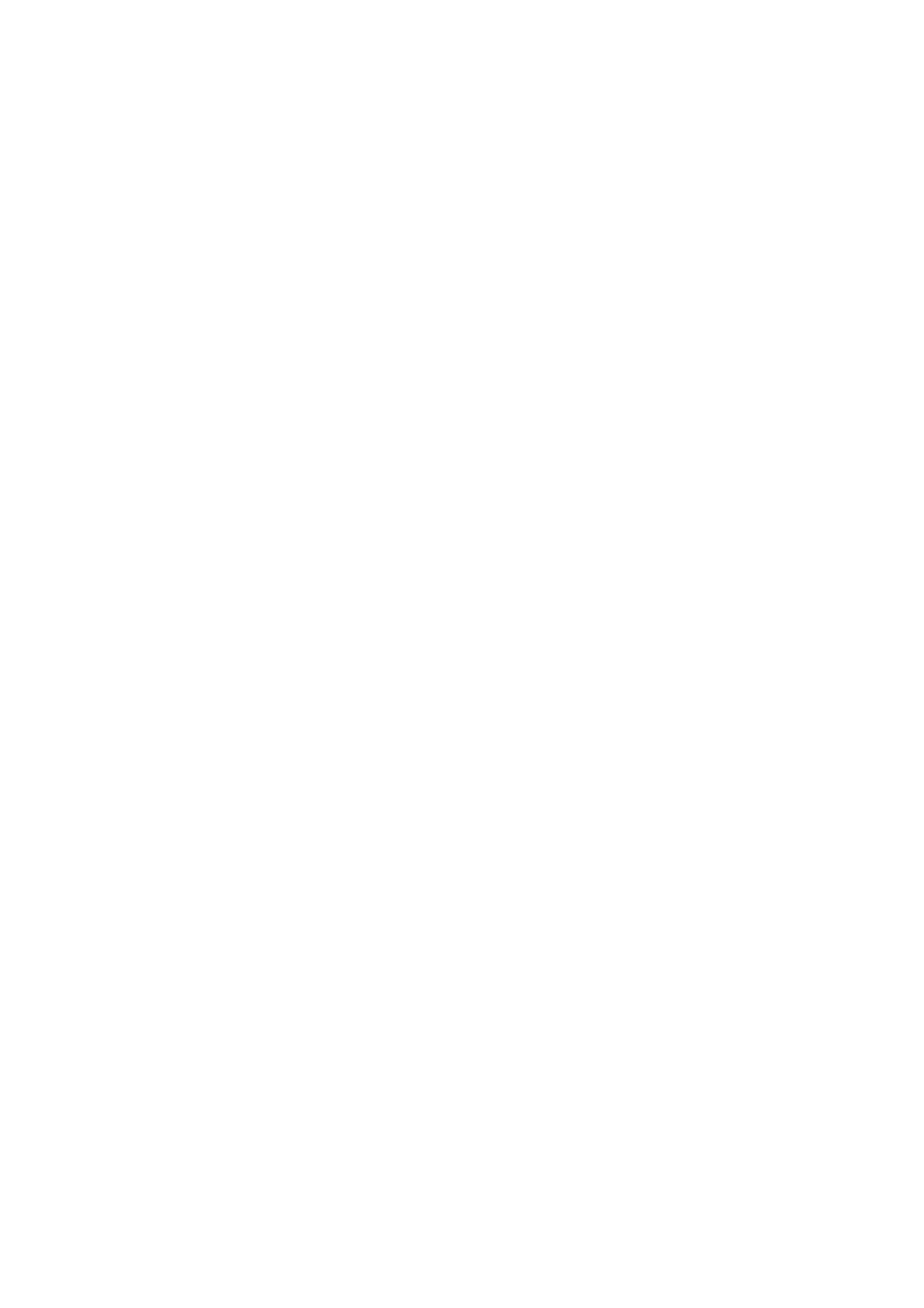This piece is to be played a rhythmically free manner.

The 'crotchet' noteheads are short  $(0.5 - 1s)$ , the 'minims' longer  $(1 - 2s)$ .

All of the figures in the guitar line are to be allowed to ring freely throughout.

The 'semibreves' in the flute and violin lines are indicative of freely sustained notes, played with long attacks and decays. Their position in the score is indicative of an approximate starting point for the note in question, with respect to the guitar figure.

The dynamic is generally quiet and relaxed throughout.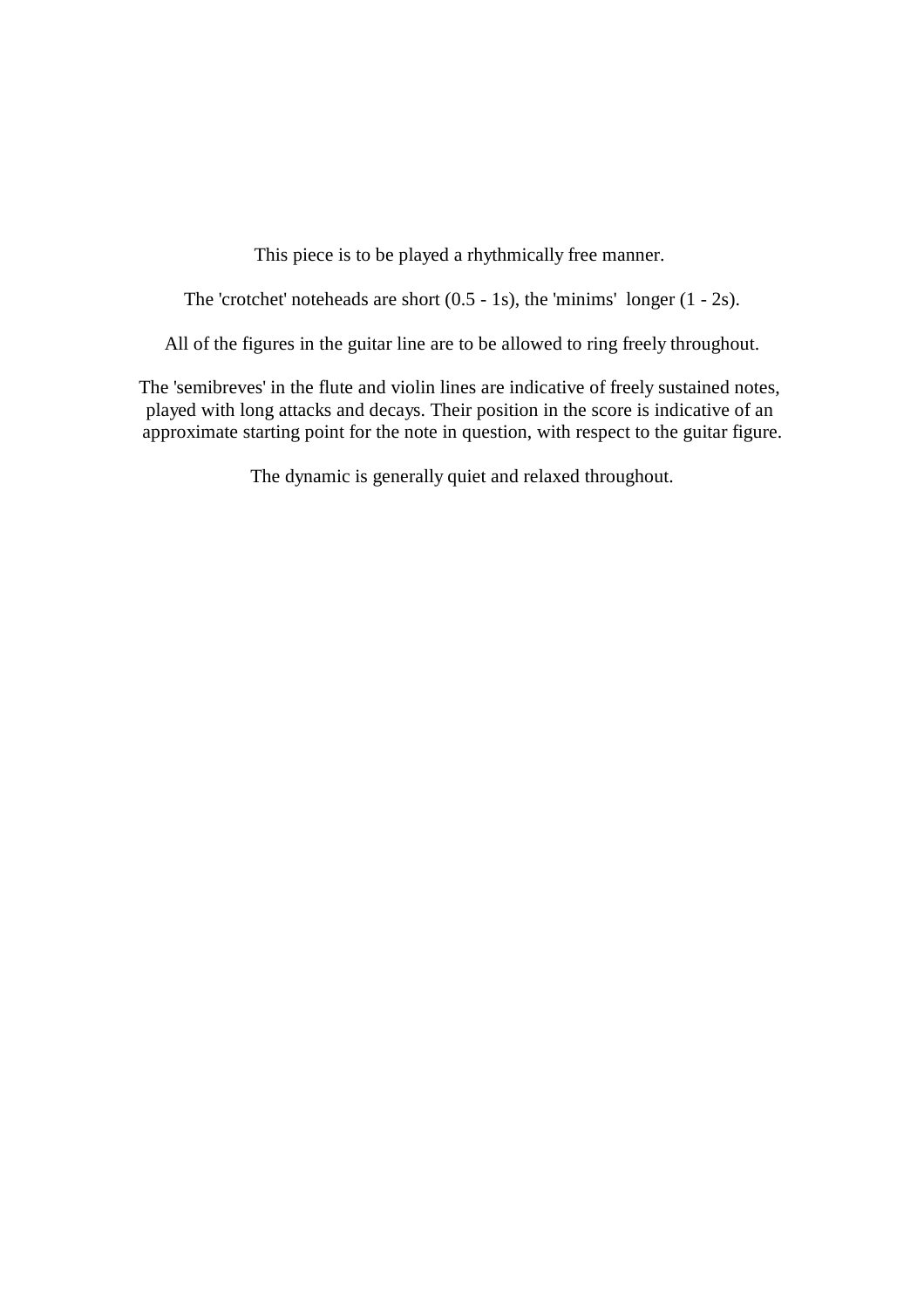## PCS 6-32

## Richard Harding After 'IKB 79' (1959) by Yves Klein

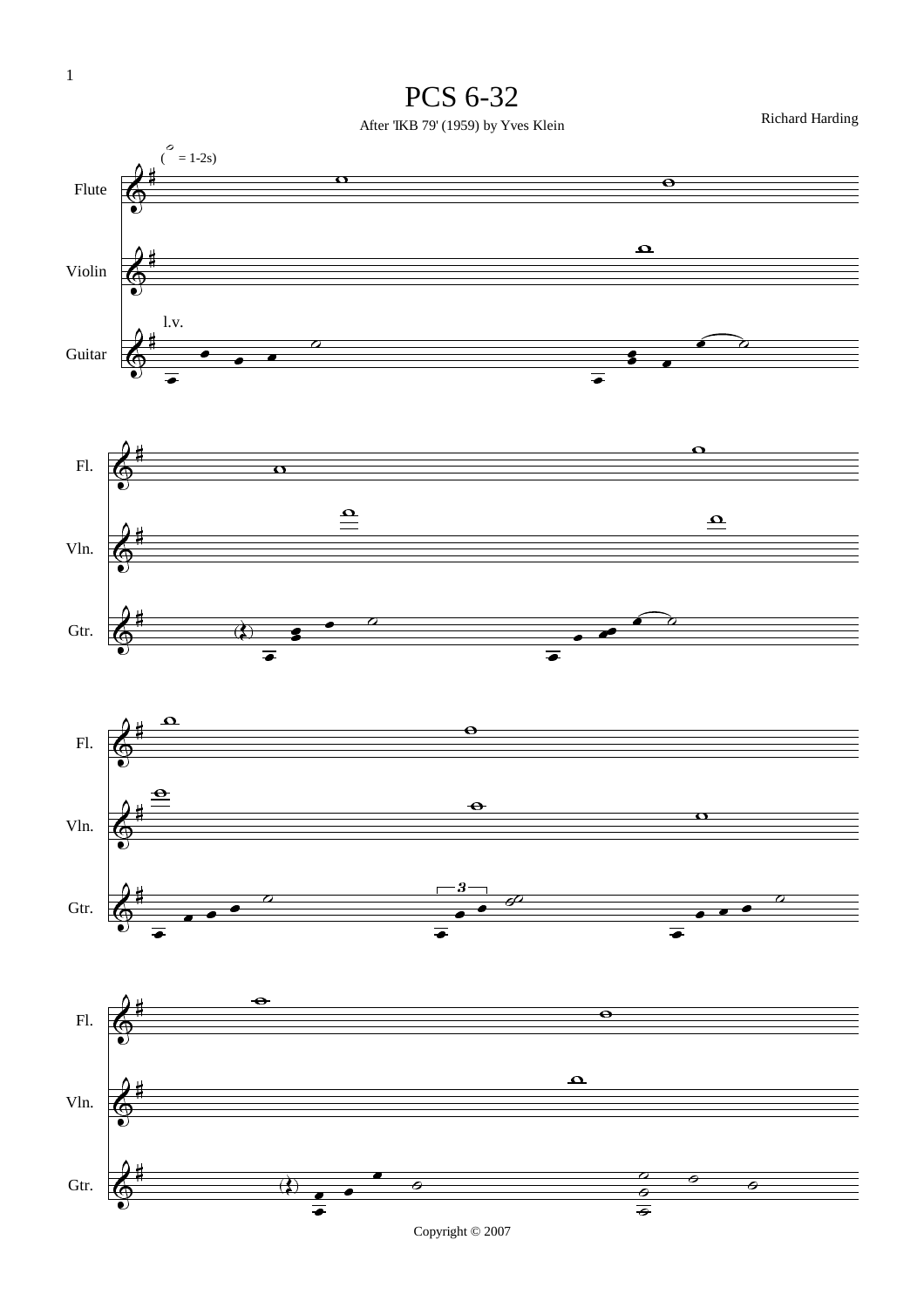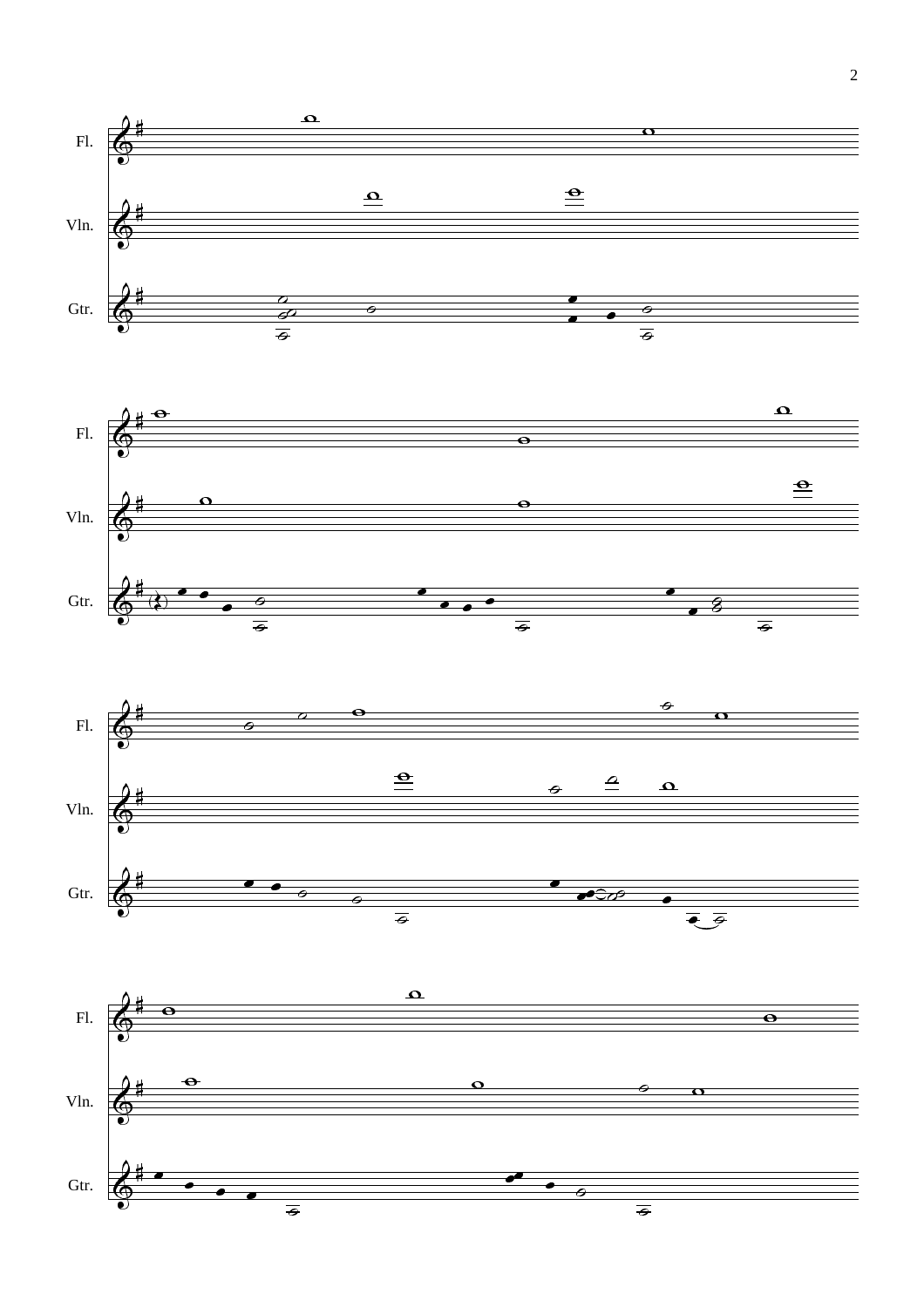

3